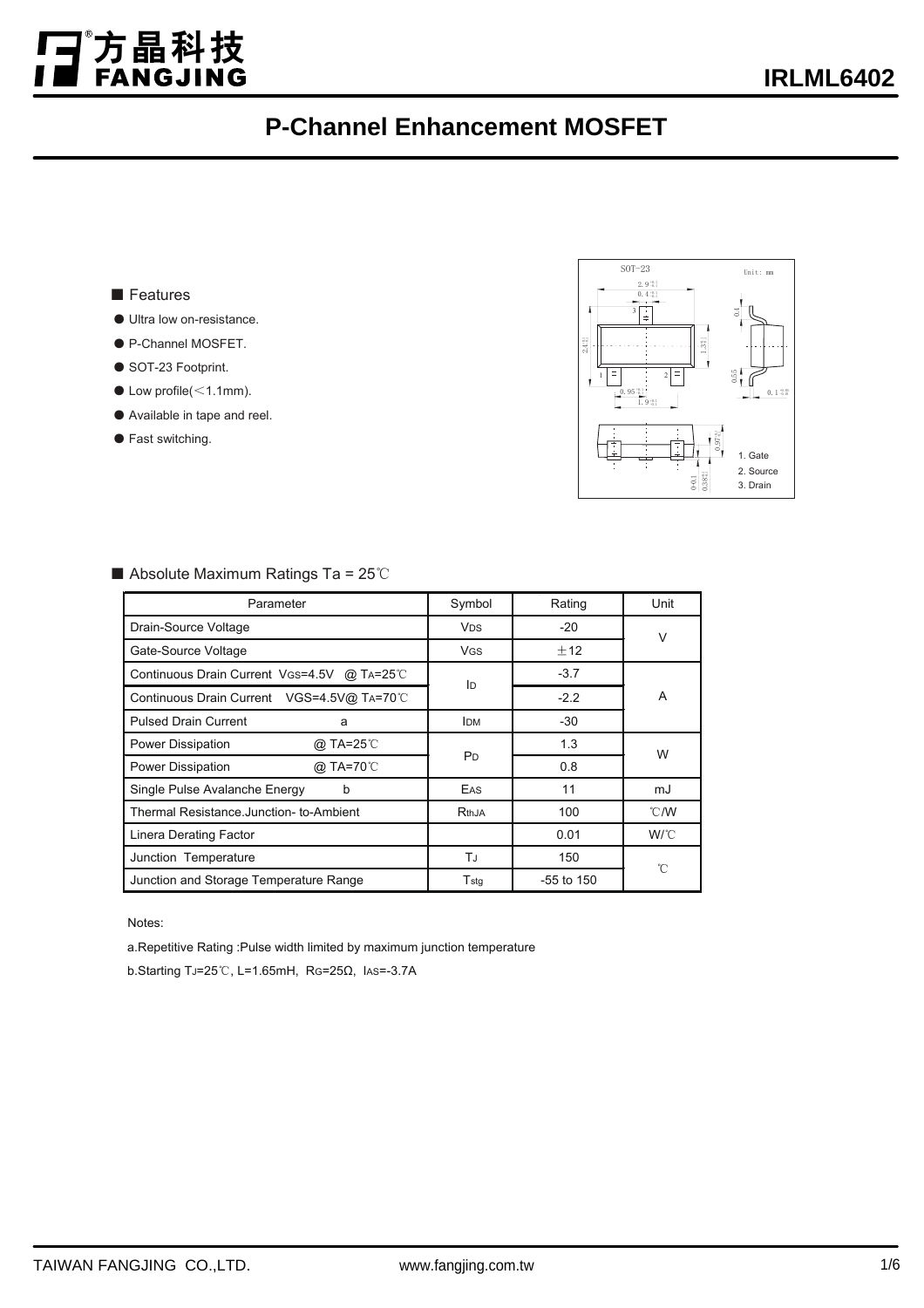■ Electrical Characteristics Ta = 25℃

j.

】<br>■ FANGJING

| Parameter                         | Symbol                | <b>Test conditions</b>                                                | Min     | Typ     | Max     | Unit     |
|-----------------------------------|-----------------------|-----------------------------------------------------------------------|---------|---------|---------|----------|
| Drain-source Breakdown voltage    | <b>VDSS</b>           | $ID = -250 \mu A$ , $V$ GS = 0V                                       | $-20$   |         |         | $\vee$   |
| Zero Gate Voltage Drain Current   | IDSS                  | $VDS = -20 V$ , $VGS = 0V$                                            |         |         | $-1.0$  |          |
|                                   |                       | $VDS = -20 V$ , $VGS = 0V$ , $TJ = 70^{\circ}$ C                      |         |         | $-25$   | μA       |
| Gate-source leadage               | <b>IGSS</b>           | $V$ GS = $+12V$                                                       |         |         | ±100    | nA       |
| Gate threshold voltage            | VGS(th)               | $VDS = VGS$ , $ID = -250 \mu A$                                       | $-0.40$ | $-0.55$ | $-0.95$ | $\vee$   |
| Static drain-source on-resistance | RDS(on)               | $ID = -3.7A$ , $VGS = -4.5V$                                          |         | 0.050   | 0.065   | $\Omega$ |
|                                   |                       | $ID = -3.1A$ , $VGS = -2.5V$                                          |         | 0.080   | 0.135   |          |
| Forward Transconductance          | gfs                   | $VDS = -10 V$ , $ID = -3.7 A$                                         | 6.0     |         |         | S        |
| Input capacitance                 | Ciss                  | $VDS = -10 V$ .                                                       |         | 633     |         |          |
| Output capacitance                | Coss                  | $V$ GS = 0 V,                                                         |         | 145     |         | pF       |
| Reverse transfer capacitance      | Crss                  | $f = 1MHz$                                                            |         | 110     |         |          |
| <b>Total Gate Charge</b>          | Q <sub>q</sub>        | $VDS = -10V$ , $VGS = -5.0 V$ , $ID = -3.7 A$                         |         | 8.0     | 12      |          |
| Gate-Source Charge                | Qgs                   |                                                                       |         | 1.2     | 1.8     | nC       |
| Gate-Drain Charge                 | Qgd                   |                                                                       |         | 2.8     | 4.2     |          |
| Turn-on delay time                | $td($ on $)$          | $ID = -3.7 A$                                                         |         | 350     |         |          |
| Rise time                         | tr                    | $VDD = -10 V$ ,                                                       |         | 48      |         | ns       |
| Turn-off delay time               | $td($ off $)$         | $RD = 2.7$ $\Omega$                                                   |         | 588     |         |          |
| Fall time                         | tf                    | $RG = 89 \Omega$                                                      |         | 381     |         |          |
| Reverse recovery time             | tm                    | $TJ = 25^{\circ}C$ . IF = -1.0 A.<br>di / dt = -100 A/ $\mu$ s *2     |         | 29      | 43      | ns       |
| Reverse recovery charge           | $Q_{rr}$              |                                                                       |         | 11      | 17      | nC       |
| Continuous source current         | Is                    | MOSFET symbo<br>showing the<br>integral reverse<br>p-n junction diode |         |         | $-1.3$  | A        |
| Pulsed source current *1          | <b>ISM</b>            |                                                                       |         |         | $-22$   |          |
| Diode forward voltage             | <b>V<sub>SD</sub></b> | TJ=25°C, VGS = 0 V, IS = -1.0 A $*2$                                  |         |         | $-1.2$  | V        |

\*1 Repetitive rating;pulse width limited by max.junction temperature.

\* 2 Pulse width  $\leq 400 \,\mu$  s, Duty cycle  $\leq 2\%$ 

#### ■ Marking

|  | Marking |  |
|--|---------|--|
|--|---------|--|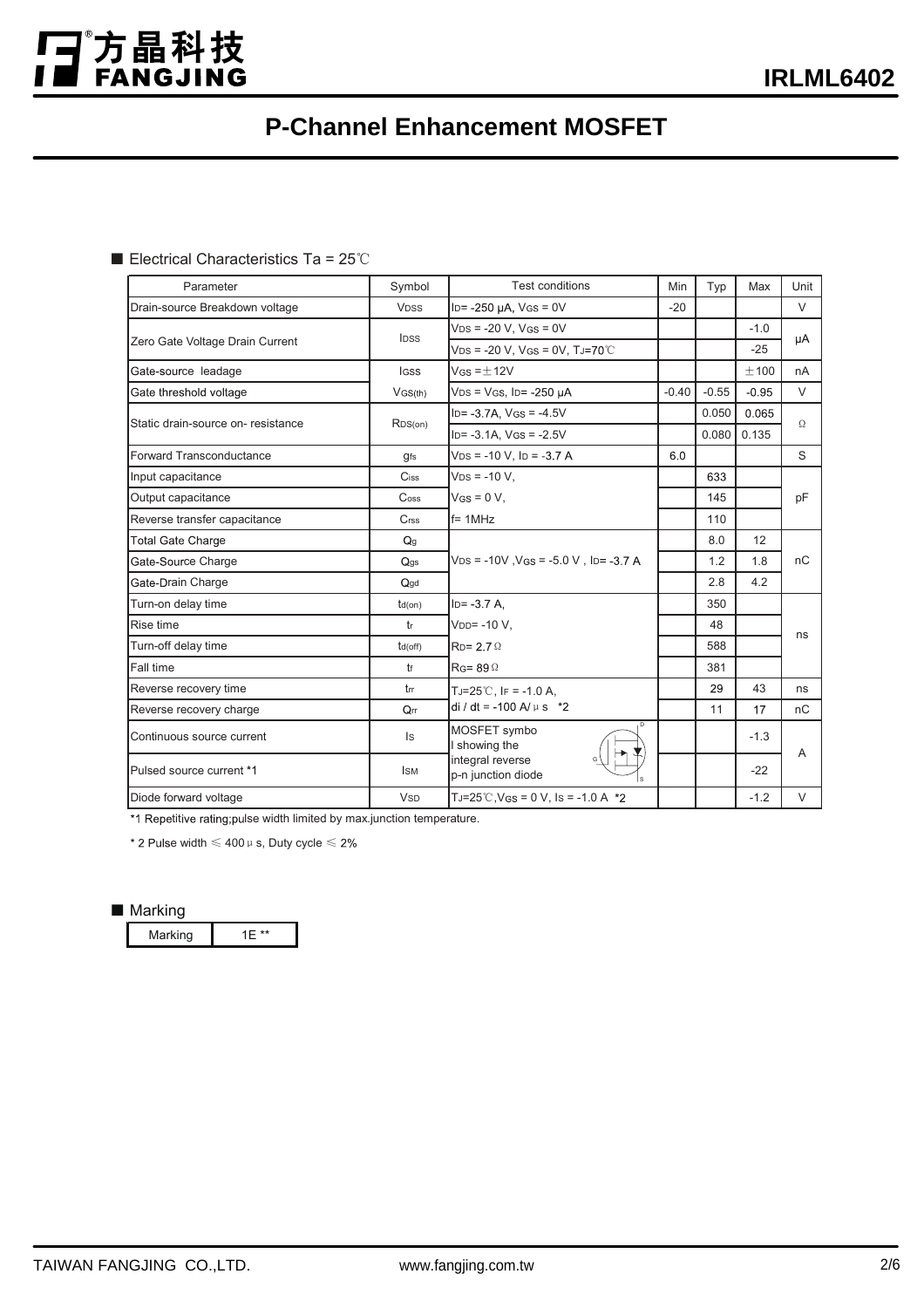



**Fig 1.** Typical Output Characteristics **Fig 2.** Typical Output Characteristics



**Fig 3.** Typical Transfer Characteristics



**Fig 4.** Normalized On-Resistance

■ Typical Characterisitics

j.

方晶科技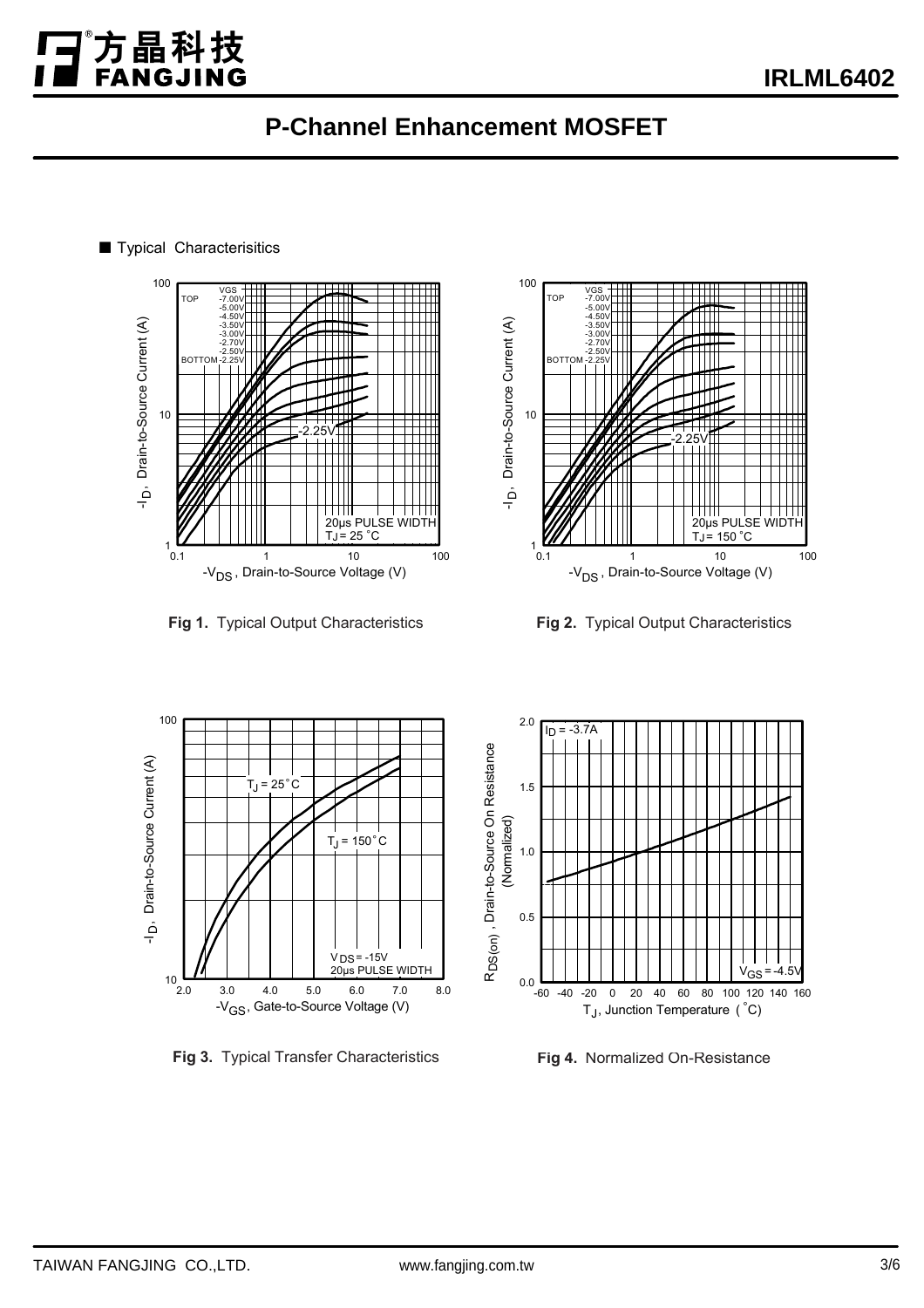

#### ■ Typical Characterisitics

j.

方晶科技



**Fig 7.** Typical Source-Drain Diode Forward Voltage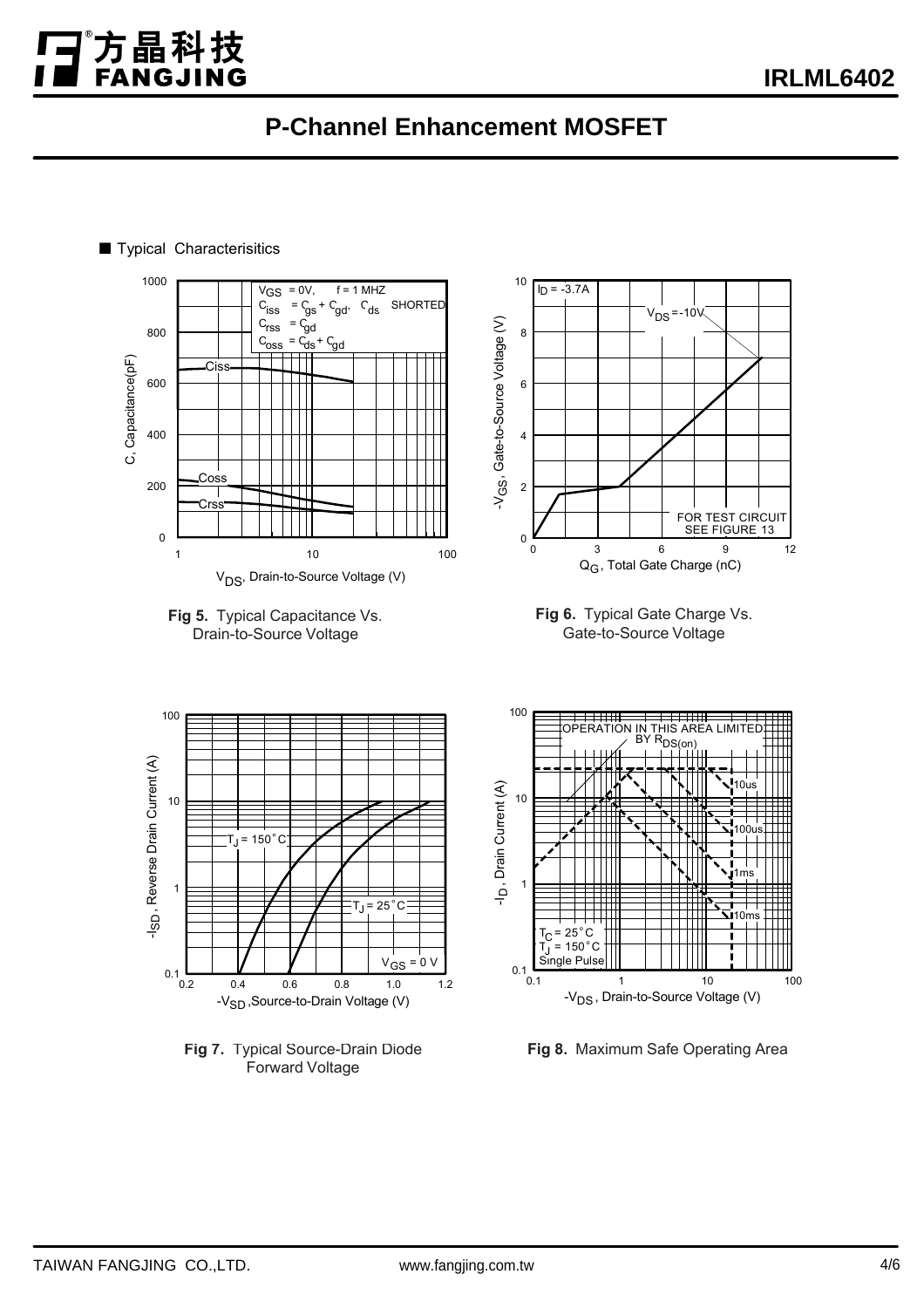25



**Fig 11.** Maximum Effective Transient Thermal Impedance, Junction-to-Ambient

0.00001 0.0001 0.001 0.01 0.1 1 10

t<sub>1</sub>, Rectangular Pulse Duration (sec)

# 4.0

■ Typical Characterisitics

j.

方晶科技